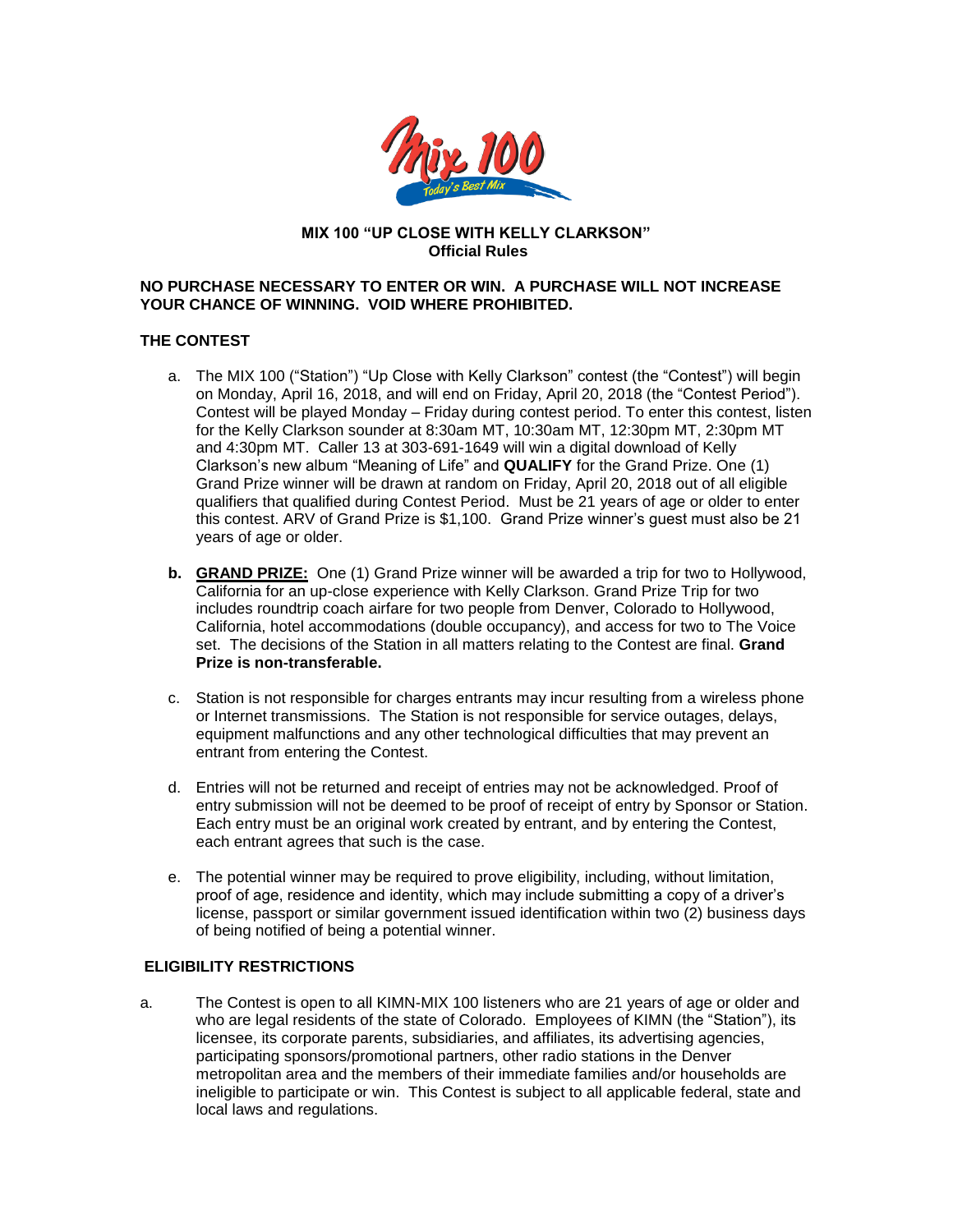- b. Contestants may only win twice per household address every CALENDAR month for daily giveaways such as concert tickets, gift cards, movie passes, etc. Contestants can only win once per month for a MAJOR STATION contest unless otherwise noted in the Rules.
- c. Contestants are required to provide truthful information and the Station will reject and delete any entry that it discovers to be false or fraudulent. The Station will disqualify any entry from individuals who do not meet the eligibility requirements, and the Station will delete any entry received from persons under the age of 13 in compliance with the Children's Online Privacy Protection Act.
- d. Decisions of the Station management with respect to the Contest are final.
- e. All prizes or prize certificates may be picked up at the office of the Station at the address below. **The winner will forfeit any prize or prize certificate not claimed within thirty (30) days of winning. The 30-day rule does not apply to prizes that are awarded in the form of a Company check.** In the event a prize or prize certificate is mailed to the winner, it will be with the prior written consent of the winner and therefore, winner assumes the risk of its loss. The Station is not responsible for the safe arrival of a prize or prize certificate.
- f. There is no substitution, transfer, or cash equivalent for prizes, except that Station may, at its sole discretion, substitute prizes of comparable value or cash. The prizes are expressly limited to the item(s) listed above and do not include taxes, gratuities or any other expenses. Other restrictions may apply.

## **WINNER SELECTION AND NOTIFICATION**

a. Grand Prize winner will be drawn by Station at random from all eligible qualifiers.

# **CONDITIONS**

- a. Payments of all federal, state and local taxes are solely the responsibility of the winners. All winners will be required to sign an IRS Form W-9 or the equivalent if they win \$600 or more or their prize is valued at \$600 or more. Failure to provide an accurate and complete Social Security Number, if required, is a violation of federal law and will result in forfeiture of prize.
- b. By participating in the Contest, each winner agrees to have the winner's name, voice, or likeness used in any advertising or broadcasting material relating to this contest without additional financial or other compensation, and, where legal, to sign a publicity release confirming such consent prior to acceptance of the prize.
- c. Prior to awarding any prize or prize certificate, the Station in its sole discretion may require contest winners (and their travel companions, if any) to sign a liability release, agreeing to hold the Station, its corporate licensee, its parent, subsidiary and affiliated corporations, and the officers, shareholders, directors, employees, agents and representatives of each of them harmless against any and all claims or liability arising directly or indirectly from the prize or participation in the Contest.
- d. The Station, in its sole discretion, reserves the right to disqualify any person tampering with the entry process, the operation of the Station's Web Site or is otherwise in violation of the rules. It further reserves the right to cancel, terminate or modify the Contest if it is